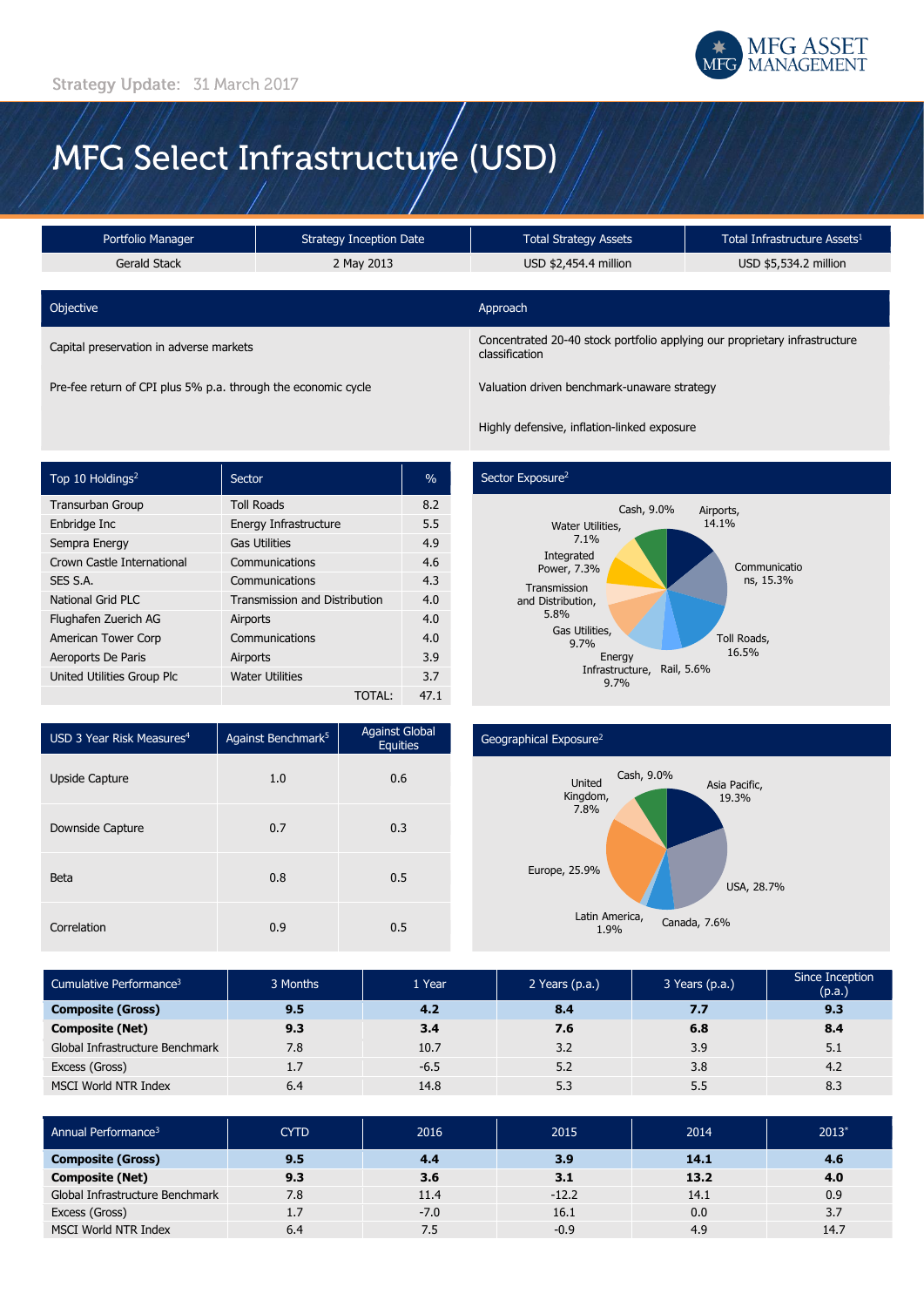1 Comprised of all Infrastructure Strategies.

2 The data is based on a representative portfolio for the strategy. Refer to the end of the document for further information. Sectors are internally defined. Geographical exposure is by domicile of listing. 3 Returns are for the Select Infrastructure Composite and denoted in USD. Performance would vary if returns were denominated in a currency other than USD. Refer to the GIPS Disclosure section below<br>period under considerati

5 The Benchmark or Global Infrastructure benchmark is comprised of the following: from inception to 31 December 2014 the benchmark is UBS Developed Infrastructure & Utilities NTR Index and from<br>1 January 2015 onwards, the replaced on 1 January 2015 with the S&P Global Infrastructure NTR Index.

\* Returns are only for part year.

#### **IMPORTANT NOTICE**

This material is being furnished to you to provide summary information regarding Magellan Asset Management Limited 'doing business as'/'trading as' MFG Asset Management ('MFG Asset<br>Management') and an investment fund or in tax, investment or other advice.

The investment program of the Strategy presented herein is speculative and may involve a high degree of risk. The Strategy is not intended as a complete investment program and is<br>suitable only for sophisticated investors w be volatile. The past performance of the Strategy is not necessarily indicative of future results and no person guarantees the performance of the Strategy or the amount or timing of any<br>return from it. There can be no assu Strategy or achieve its investment objective. The management fees, incentive fees and allocation and other expenses of the Strategy will reduce trading profits, if any, or increase losses. The Strategy will have limited liquidity, no secondary market for interests in the Strategy is expected to develop and there are restrictions on an investor's ability to withdraw and transfer interests in the Strategy. In making an investment decision, you must rely on your own examination of any offering documents relating to the Strategy.

No representation or warranty, express or implied, is made with respect to the correctness, accuracy, reasonableness or completeness of any of the information contained in this material. This information is subject to change at any time and no person has any responsibility to update any of the information provided in this material. MFG Asset Management will not be<br>responsible or liable for any losses, whet upon any part of the information contained in this material including trading losses, loss of opportunity or incidental or punitive damages.

This material is strictly confidential and is being provided to you solely for your information and must not be copied, reproduced, published, distributed, disclosed or passed to any other person at any time without the prior written consent of MFG Asset Management. Any trademarks, logos, and service marks contained herein may be the registered and unregistered<br>trademarks of their respective owners. Nothing the written permission of the owner.

United Kingdom - This material does not constitute an offer or inducement to engage in an investment activity under the provisions of the Financial Services and Markets Act 2000 (FSMA). This material does not form part of any offer or invitation to purchase, sell or subscribe for, or any solicitation of any such offer to purchase, sell or subscribe for, any shares, units or other type of investment product or service. This material or any part of it, or the fact of its distribution, is for background purposes only. This material has not been approved by a person authorised under the FSMA and its distribution in the United Kingdom and is only being made to persons in circumstances that will not constitute a financial promotion for the purposes of<br>section 21 of the FSMA as a result as it is to be strictly communicated only to 'investment professionals' as defined in Article 19(5) of the Financial Services and Markets Act 2000 (Financial Promotion) Order 2005 (FPO).

United States of America - This material is not intended as an offer or solicitation for the purchase or sale of any securities, financial instrument or product or to provide financial services. It is not the intention of MFG Asset Management to create legal relations on the basis of information provided herein. Where performance figures are shown net of fees charged to clients, the performance has been reduced by the amount of the highest fee charged to any client employing that particular strategy during the period under consideration. Actual fees may vary<br>depending on, among other things, the a

The Global Infrastructure Benchmark is comprised of the following: from inception to 31 December 2014 the benchmark is UBS Developed Infrastructure & Utilities Index Net Total Return and from 1 January 2015 the benchmark is S&P Global Infrastructure Net Total Return Index. The benchmark changed because UBS discontinued their index series.

The UBS Developed Infrastructure & Utilities Index Net Total Return is a market capitalisation weighted index that is designed to measure the equity performance of listed Infrastructure and Utility stocks. Index results assume the reinvestment of all distributions of capital gain and net investment income using a tax rate applicable to non-resident institutional investors who do not benefit from double taxation treaties.

The S&P Global Infrastructure Net Total Return Index is a market capitalisation weighted index that is designed to track 75 companies from around the world diversified across three infrastructure sectors energy, transportation and utilities. Index results assume the reinvestment of all distributions of capital gain and net investment income using a tax rate applicable to non-resident institutional investors who do not benefit from double taxation treaties.

#### **GLOBAL INVESTMENT PERFORMANCE STANDARDS (GIPS®) DISCLOSURE**

Magellan Asset Management Limited, doing business as MFG Asset Management in jurisdictions outside Australia and New Zealand, (MFG Asset Management) claims compliance with the Global Investment Performance Standards (GIPS ®)

For the purpose of complying with GIPS, the Firm is defined as all discretionary portfolios managed by MFG Asset Management.

The Global Select Infrastructure composite is a concentrated global strategy investing in strictly defined or "pure" infrastructure companies, (typically 20-40). The filtered investment universe is comprised of stocks that 1. generate reliable income streams 2. benefit from inflation protection and 3. have an appropriate capital structure. The investment objective of the strategy is to minimise the risk of permanent capital loss; and achieve superior risk adjusted investment returns over the medium to long-term. The composite was created in May 2013.

To achieve investment objectives, the composite may also use derivative financial instruments including, but not limited to, options, swaps, futures and forwards. Derivatives are subject to the risk of changes in the market price of the underlying securities instruments, and the risk of the loss due to changes in interest rates. The use of certain derivatives may have a leveraging<br>effect, which may increase t

A list of composites and descriptions, as well as policies for valuing investments, calculating performance, and preparing compliant presentations are available upon request by emailing data@magellangroup.com.au

The representative portfolio is an account in the composite that closely reflects the portfolio management style of the strategy. Performance is not a consideration in the selection of the representative portfolio. The characteristics of the representative portfolio may differ from those of the composite and of the other accounts in the composite. Information regarding the<br>representative portfolio and the ot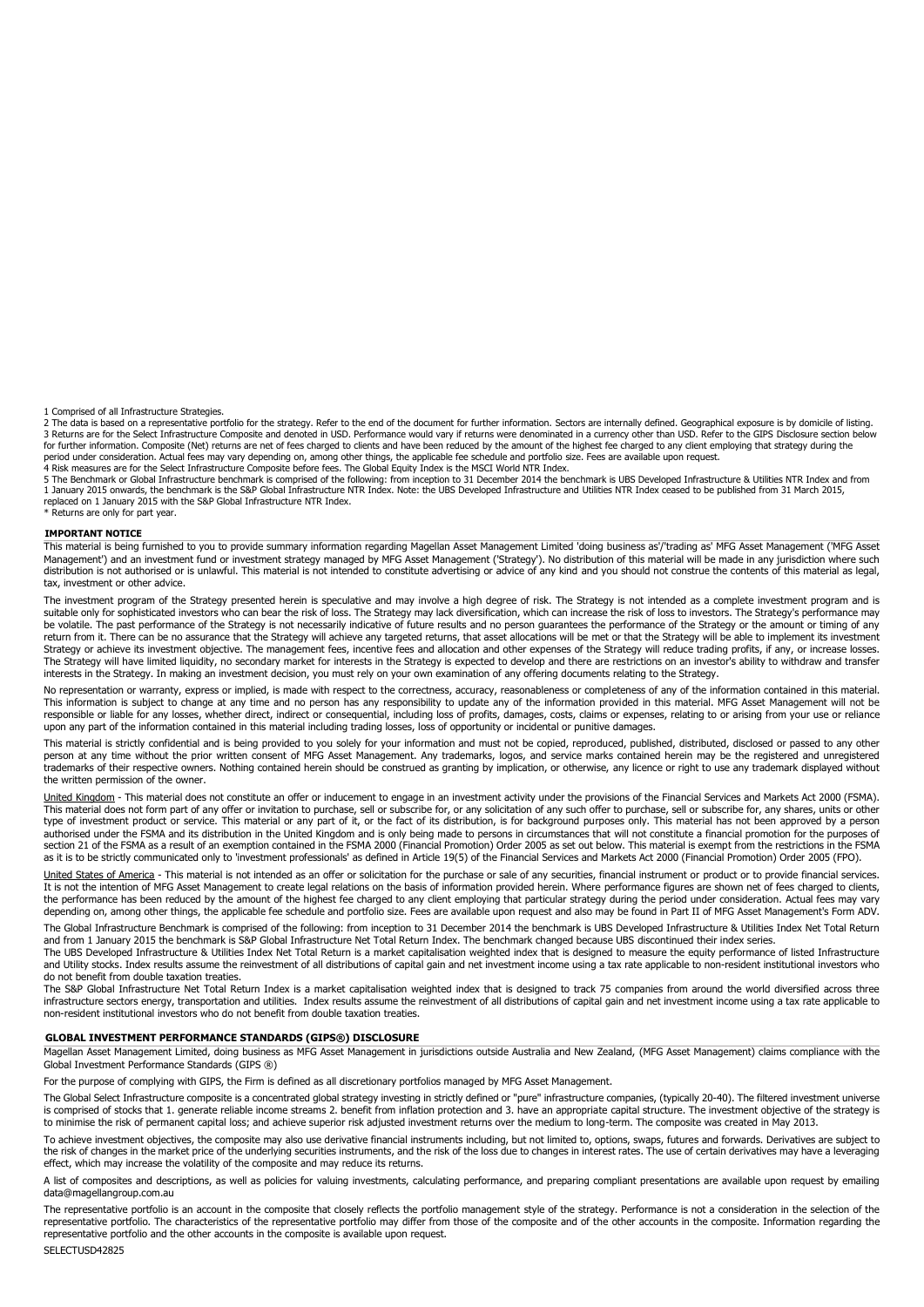# **Market Commentary**

Global infrastructure stocks outperformed global stocks during the March quarter when they rose for the fourth quarter in the past five. Global infrastructure funds outperformed after investors decided their decline over the December quarter in reaction to higher interest rates was overdone.

Global stocks, as measured by the MSCI World Index in USD, rose for a fourth consecutive quarter during the first three months of 2017 as US companies posted higher-than-expected earnings, President Donald Trump's pro-growth policies fanned optimism about the US economy and mainstream parties held off populists in the elections in the Netherlands. The S&P 500 Index and the Stoxx Europe Index each rose 5.5% over the quarter.

Global infrastructure stocks did even better to more than overturn their decline in the December quarter. Infrastructure stocks fell in the three months to December 31 after Trump's shock election victory sparked a jump in US bond yields on talk that his pro-growth agenda would boost the US economy. Infrastructure stocks are vulnerable in the short term to surges in interest rates because higher rates reduce their allure as socalled bond proxies. These are the stocks that are sought when interest rates are so low investors seek other securities with similar haven qualities to bonds.

A levelling in interest rates over the March quarter and views that infrastructure bonds are more immune to changes in interest rates over the longer term helped infrastructure stocks.

# **Strategy Commentary**

The portfolio recorded a positive return for the quarter while outperforming its benchmark. Over the quarter, the biggest contributors to performance included investments in CSX, American Tower and Transurban.

CSX soared 33.8% after outgoing Canadian Pacific Railway CEO Hunter Harrison joined as its CEO, with an intention to improve operating efficiency at the railroad operator. American Tower gained 15.0% after it boosted 2017 earnings guidance on an expected US\$100 million gain in revenue and increased its quarterly distribution to 62 US cents a unit. Transurban jumped 13.1% after the toll-road operator lifted fiscal 2017 guidance on strong traffic, reported 11% revenue growth for the firsthalf of fiscal 2017 and signed a A\$460 million deal to extend a freeway in Virginia.

Over the quarter, the stocks that detracted from returns included investments in Koninklijke Vopak of the Netherlands, Enbridge of Canada and Canadian Pacific Railway.

Vopak tumbled 8.9% after the tank terminal operator said 2017 earnings won't exceed 2016's profit ex-items of 822 million euros. Canadian Pacific Railway shed 1.6% on the departure of its CEO to CSX, and after its fourth-quarter adjusted earnings of C\$3.04 a share fell short of analyst estimates. Enbridge lost 0.6% after the oil pipeline network operator reported lowerthan-expected adjusted earnings of 56 Canadian cents a share in the fourth quarter.

In the December quarter, declines in infrastructure stocks led us to increase investment in some stocks in the portfolio that we view favourably, which reduced the portfolio cash balance from about 9% to approximately 6%. The increase in stock prices that occurred in the March quarter led us to sell some of these stocks so cash balances returned to their previous higher levels of around 9%. We expect the portfolio will become fully invested over the medium term as prevailing bond yields rise to more normal levels.

During the quarter, the portfolio reduced its exposure to telecommunications tower companies (a key part of the communications infrastructure sector), the electricity transmission and distribution sector and the airports sector. Offsetting these reductions were increases to the weights of the energy infrastructure, gas utilities, toll roads and water utilities sectors.

Unless indicated, indices and stock price movements reflect changes in local currency.

# Topic in Focus - Why infrastructure stocks can withstand higher interest rates

The shock election of Donald Trump as US president sparked excitement that his pro-growth policies would reinvigorate the US economy. Talk these policies would be accompanied by faster inflation boosted US long-term interest rates by about 50 basis points over November. While Trump inspired a 14% rally in US equity markets that month, global infrastructure stocks fell 4% (as global equities overall rose 1.4%) because they were lumped among bond-proxy stocks that are considered to be vulnerable to higher rates.<sup>1</sup>

The term bond proxy is often used to describe any security with bond-like features that benefited in recent years when low or even below-zero bond yields tied to ultra-loose monetary policies forced investors to look elsewhere for higher-yielding but still-dependable returns. Many turned to the safest of stocks including infrastructure stocks. After all, a primary characteristic of the infrastructure asset class is that the regulatory frameworks governing essential services generally ensure fair and predictable returns for owners.

The outlook is for tighter monetary conditions and higher bond rates. The Federal Reserve has raised the cash rate three times in the past 16 months because the US economy is progressing towards full employment. Recent evidence suggests that the global economy is picking up and seems to be winning its battle against deflation. This prospect of higher bond rates is prompting concerns that infrastructure stocks are set to underperform.

If interest rates were to jump then history suggests that infrastructure stocks would be likely to lag. But experience has been that this is a short-term phenomenon. Over the longer term, the relationship between infrastructure assets and interest rates is muted – whether rates are rising or falling. Interest rates have less sway on infrastructure stocks than many might think because these businesses are generally insulated from the business cycle. If interest rates were to rise, infrastructure stocks would be likely to recover quickly in relative terms, the more so because higher interest rates are already factored into infrastructure valuations.

Infrastructure stocks are certainly more sensitive to interest rates these days than the energy, materials and consumerdiscretionary stocks that aren't classed as 'yield plays'. Circumstances could be such that infrastructure stocks could underperform. An unexpectedly large surge in interest rates would be one such circumstance. If rates rise modestly as expected, investors can be confident the embedded valuations and the protected nature of their earnings mean that infrastructure stocks are well placed to ride out the increase.

### **Split analysis**

Higher interest rates have two distinct impacts on a portfolio of global infrastructure stocks such as those in our strategy, which can largely be divided into regulated utilities and transport stocks. First, higher interest rates can affect the financial